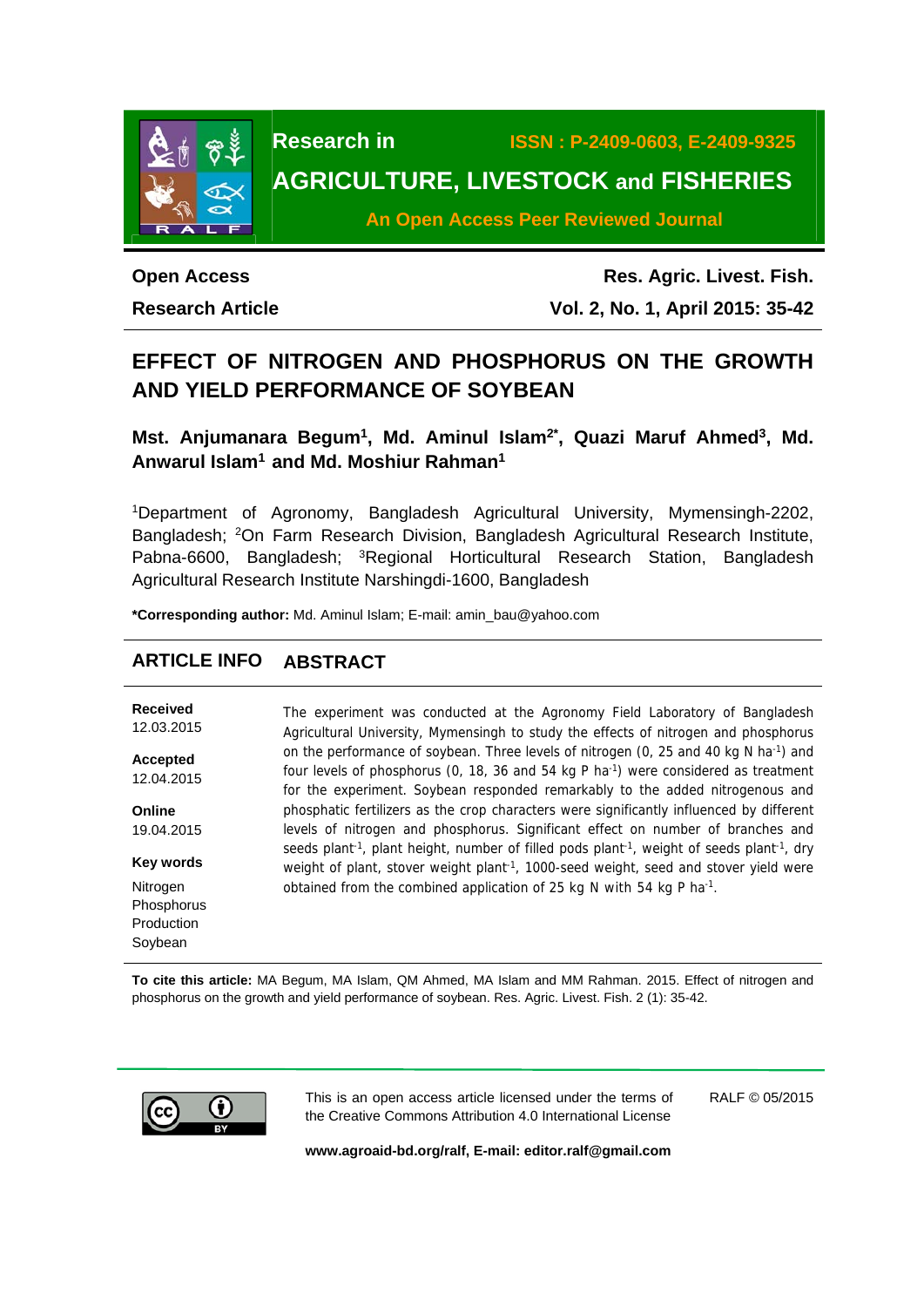## **INTRODUCTION**

 Soybean *(Glycine max L.* Merril) ranks first as an oilseed crop of the world. It has a tremendous value in agriculture as a good source of high quality plant protein and vegetable oils in one hand and nitrogen fixing ability on the other. It belongs to the family Leguminosae, sub family Papilionaceae. Soybean is quite wide spread in different regions of the world and grows well from the tropics to the temperate zones with greater production in the United States, Brazil, China, Mexico, Indonesia and Argentina. The world production of soybean as estimated in 2008 was 231.27 million ton from an area of 96.47 million hectares (FAO, 2009). For its nutritive value soybean has been called miracle golden bean, the golden nugget, the nugget of nutrition etc. soybean being a good source of protein, unsaturated fatty acids, minerals like Ca and P and vitamin A, B, C and D can meet up different nutritional needs of human being (USDA, 2009).

 Prospects of soybean farming in Bangladesh is bright as it can successfully be grown under a wide range of climatic and edaphic conditions and cultivated throughout the year in Bangladesh (Rahman, 1982). Soybean helps to improve the soil by fixing the atmospheric nitrogen through *Rhizobium* bacteria. Steward (1966) observed that the soybean plants could fix 94 kg nitrogen ha-1 in soil in a season. In Bangladesh the area under soybean cultivation is about 5000 ha with a production of 4000 ton & the yield ranges from 1.50 to2.30 tha-1 (BARI, 2005). The lower yield of soybean at farmer's level is mainly attributed to the lack of improved agronomic management practices of which judicious fertilizer application is an important determinant for better yield of soybean.

Among the nutrients, nitrogen is a major essential plant nutrient element. It has the quickest and most pronounced effect on plant growth and yield of crops. It tends primarily to encourage above ground vegetative growth and to impart deep green colour to the leaves. In all plants, nitrogen governs a considerable degree of utilization of potassium, phosphorus and other nutrients. Plants receiving insufficient nitrogen are stunted in growth with restricted root systems. The leaves turn yellow or yellowish green and tend to drop off.

 Phosphorus can play an important role in seed yield as it is one of the limiting plant nutrients for production of soybean (Rao *et al.,* 1995). Its uptake and utilization by soybean is essential for ensuring proper growth & improving yield and quality of the crop. It influences the growth of roots, helps uptake of more nutrients and nodule formation, balances the nitrogen deficiency in soil and assists in seed maturation. Thus, it is needed to find out proper amount of nitrogen and phosphorus required for achieving better yield of soybean. In view of the facts stated above, a field experiment was conducted to evaluate the effect of different levels of nitrogen and phosphorus and their interaction on the yield of soybean.

## **MATERIALS AND METHODS**

 The experiment was conducted at the Agronomy Field Laboratory, Bangladesh Agricultural University, Mymensingh during 5 January to 20 April, 2009 to study the effects of rate of nitrogen and phosphorus on the yield of soybean. The experimental field was a high land having sandy loam soil with pH 6.9. The initial soil (0- 15 cm depth) test result showed that the soil contained 0.058% total N, 0.463% organic matter, 23 ppm available P, 5.0 ppm available S and 0.13 ppm exchangeable K. Three levels of nitrogen (0, 25 and 40 kg N ha<sup>-1</sup>) and four levels of phosphorus (0, 18, 36 and 54 kg P ha<sup>-1</sup>) were considered as treatment for the experiment. The experiment was laid out in a randomized complete block design with three replications. Urea & TSP were used as the source of N & P, respectively.

 Half of the N and whole of P were applied as basal on 5 January 2009 as per treatment in the individual plots. Besides, MoP and gypsum were applied @ 120 and 115 kg ha<sup>-1</sup>, respectively on the same date. Inoculum @ 50 g kg<sup>-1</sup> of seed was mixed with seed prior to sowing. The remaining half of the N was top dressed at 25 days after sowing. Weeding followed by thinning was done simultaneously twice at 21 and 45 days after sowing. Irrigation was done simultaneously twice on 25 and 55 days after sowing. Sumithion 50 EC @ 3 m1L-1 and Dimethion 40 EC @ 2 mlL-1 were sprayed to control leaf roller and hairy caterpillar. The crop was harvested on 20 April 2009 at full maturity. The collected data were analyzed statistically following the ANOVA technique and the mean differences were adjudged as per Duncan's Multiple Range Test (Gomez and Gomez, 1984).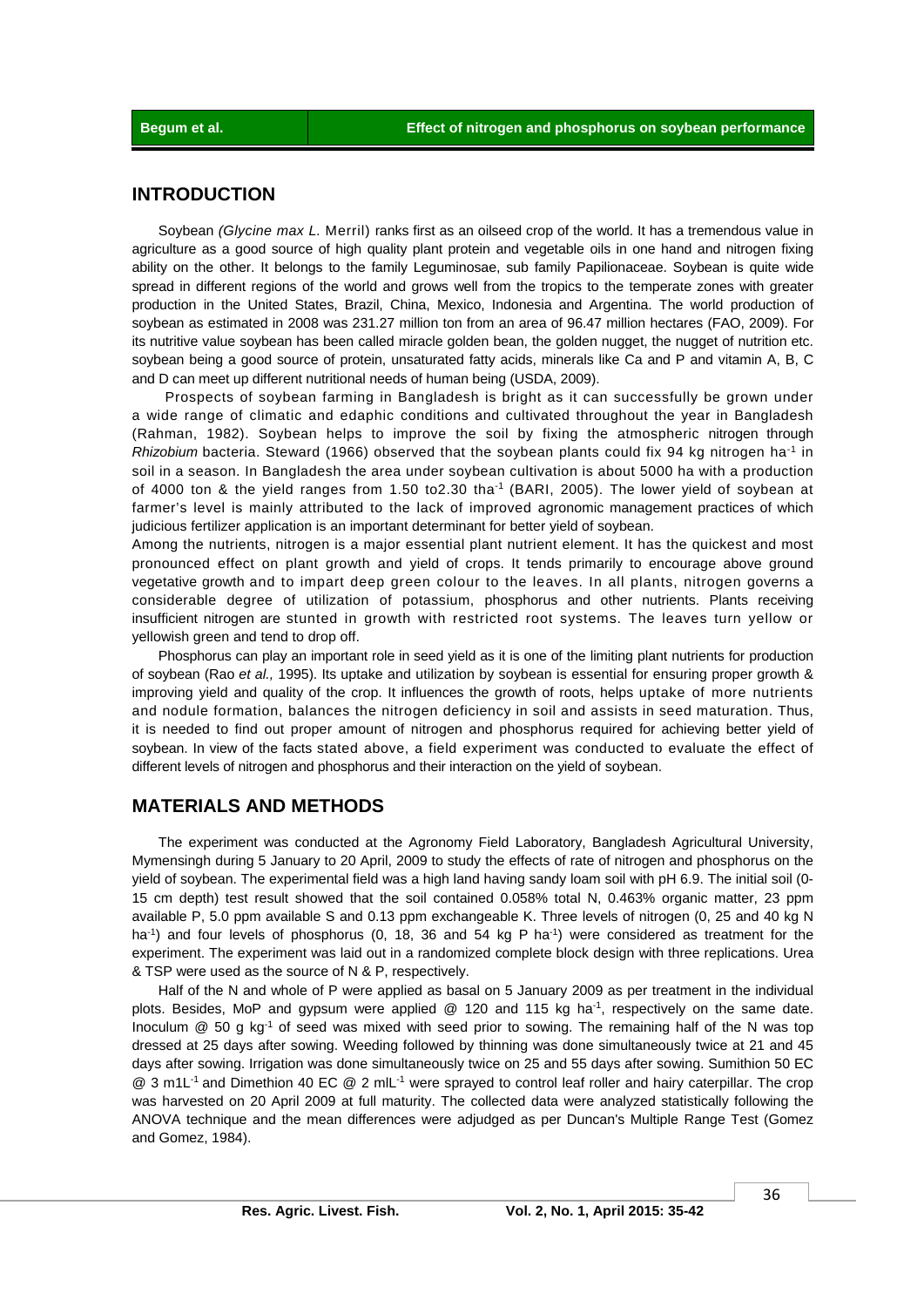### **RESULTS AND DISCUSSION**

The results of the present experiment have been presented and discussed in the Table 1, 2 and 3.

#### **Effect of nitrogen**

Nitrogen had significant effect on yield and yield contributing characters of soybean (Table 1). Plant height was significantly influenced by nitrogen. Crop grown with 40 kg N ha<sup>-1</sup> produced the tallest plant (34.18 cm) and with 0 kg N ha<sup>-1</sup> treatment produced the shortest plants (30.01cm). The highest dry matter weight plant<sup>-1</sup> (17.89g), number of seeds pod<sup>-1</sup> (1.94), number of seeds plant<sup>-1</sup>  $(94.93)$ , seeds weight plant<sup>-1</sup>  $(3.41g)$ , 1000 seed weight  $(111.26g)$ , number of filled pods plant<sup>-1</sup>  $(47.59)$  but lowest empty pods plant<sup>-1</sup> (2.42) were observed with 25 kg N ha<sup>-1</sup> followed by 40 kg N ha<sup>-1</sup>application whereas, the crops showed poor performance with no nitrogen (0 kg N ha<sup>-1</sup>) application. Among the treatments, 25 kg N ha<sup>-1</sup> produced highest weight of 1000 seed (120.24g) which was statistically significant than other treatments. The lowest weight of 1000 seed (111.26g) was obtained with control treatment and subsequently lowers than others. The present result supports the report of Raju and Verma (1984) as they observed that increased N fertilizer has an advantageous role on 1000 seed yield increment. The highest seed yield  $(1.95 t \text{ ha}^{-1})$  was obtained in 25 kg N ha<sup>-1</sup> and the lowest  $(1.41$ tha<sup>-1</sup>) was recorded in control (0 kg N ha<sup>-1</sup>) treatment. The highest seed yield in 25 kg N ha<sup>-1</sup> might have resulted due to cumulative favourable effects of number of seeds plant<sup>-1</sup>, weight of seeds plant<sup>-1</sup> and 1000 seed weight. The result obtained is in agreement with the findings of Singh *et al.* (1992) as he reported yield of soybean increased with the increased rate of N fertilizer rate. The stover yield followed the similar trend as observed for seed yield. Leelavathi *et al.* (1991) obtained the similar findings in case of stover yield.

#### **Effect of phosphorus**

 Phosphorus had tremendous effect on soybean (Table 2). The yield and yield contributing characters showed better response with the increased level of phosphorus. The tallest plant (34.26 cm), maximum dry matter weight plant<sup>-1</sup> (18.89 g) and maximum number of branches plant<sup>-1</sup> (3.37) was recorded with 54 kg P ha<sup>-1</sup> which was significantly highest than those of other treatments. The number of filled pods plant<sup>-1</sup> (54.49) was the highest in 54 kg P ha<sup>-1</sup> which was significantly highest than those of other treatments. The lowest number of filled pods plant<sup>-1</sup> was observed from 0 kg P ha<sup>-1</sup>. The present results supports the reports of Singh and Bajpai (1990) who observed that increasing phosphorus rate increased the number of pods plant<sup>-1</sup>. Among the treatments 0 kg P ha<sup>-1</sup> produced the highest number of empty pods (3.98) which was statistically significant with other treatments and the lowest (2.16) was found in 54 kg P ha-1. Islam et al. (2004) reported that the percentage of empty pods decreased with the increase of phosphorus application. Number of seeds pod-1 was escalated with the increased dose of phosphorus. Tomar *et al.* (2004) observed that number of seeds pod<sup>-1</sup> increased with the increase of phosphorus application. Similar trend was found in case of seeds plant-1. The obtained result is in agreement with the findings of Islam *et al.* (2004). Maximum weight of seed plant<sup>-1</sup> (3.49g) was observed in 54 kg P ha<sup>-1</sup>. The highest weight of stover plant<sup>-1</sup>  $(9.07 g)$  and 1000-seed weight  $(122.2g)$  was observed in 54 kg P ha<sup>-1</sup> which were statistically significant than those of other treatments whereas lowest from control (0 kg P ha<sup>-1</sup>) treatment. Significantly higher seed yield (2.09 t ha<sup>-1</sup>) was obtained in 54 kg P ha<sup>-1</sup> and the lower (1.30 t ha<sup>-1</sup>) was recorded in control (0 kg P ha<sup>-1</sup>). The highest seed yield in 54 kg P ha<sup>-1</sup> might have resulted due to cumulative effects of the number of seeds pod<sup>-1</sup>, number of seed plant<sup>-1</sup> and weight of seeds plant<sup>-1</sup>. The present results support the reports of Syafruddin *et al.* (1990) who observed that seed yield was highest 90 kg P ha<sup>-1</sup>. The stover yield followed the similar trend as observed in seed yield. Tomar et al. (2004) reported higher trend of stover yield with higher dose of P fertilizer.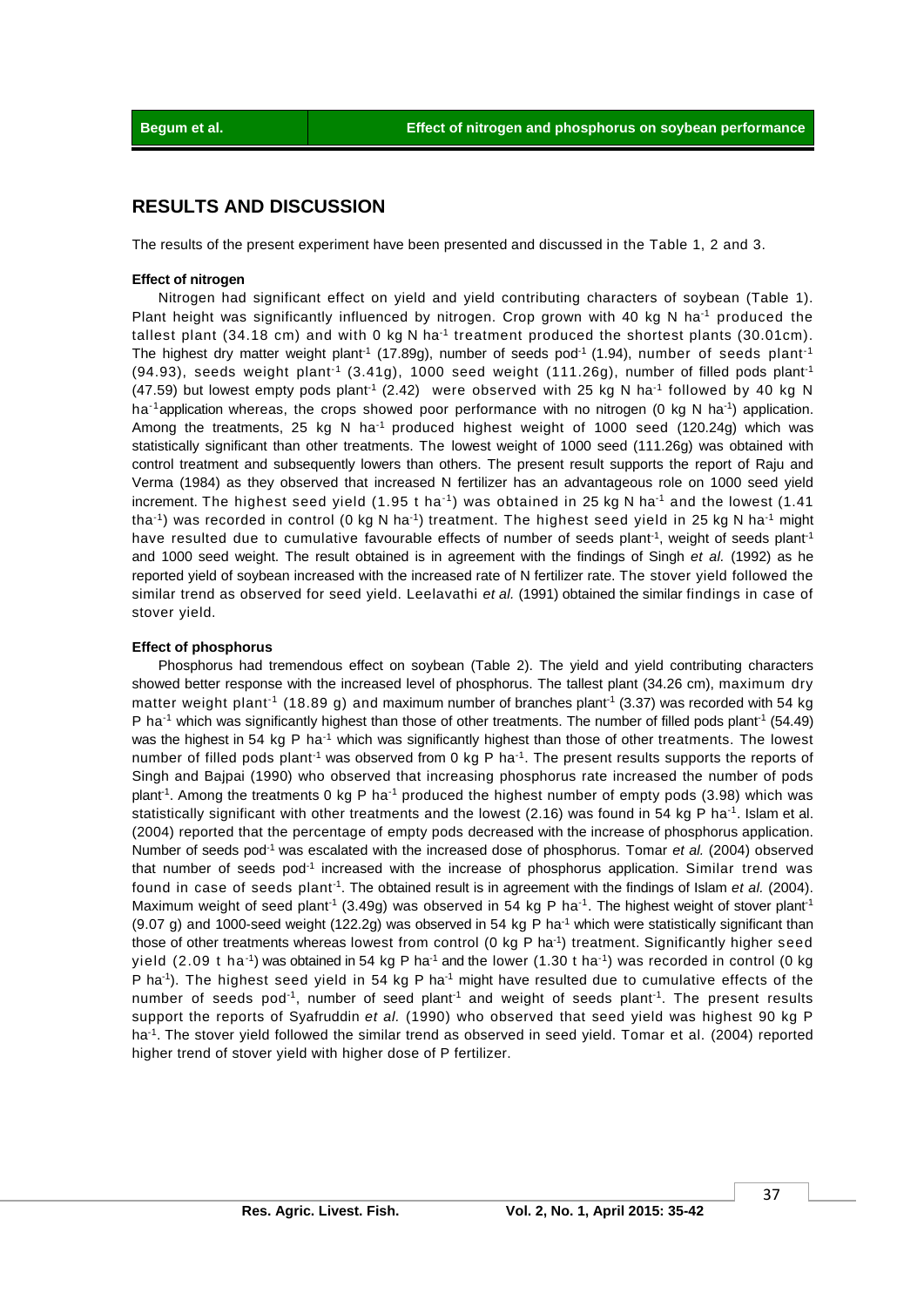## **Begum et al. Begum et al. Effect of nitrogen and phosphorus on soybean performance**

#### **Table 1.** Effect of nitrogen on the yield and related crop characters of soybean var. Shohag

| Level of<br>nitrogen<br>$(kg N ha^{-1})$ | <b>Plant</b><br>Height<br>(cm) | Dry<br>matter<br>plant <sup>-1</sup><br>(g) | No. of<br>branches<br>plant <sup>-1</sup> | No. of<br>nodes<br>plant <sup>-1</sup> | No. of<br>filled<br>pods<br>plant <sup>-1</sup> | No. of<br>empty<br>pods<br>plant <sup>-1</sup> | No. of<br>seeds<br>$pod-1$ | No. of<br>seeds<br>plant <sup>-1</sup> | Seed wt.<br>Plant <sup>-1</sup><br>(g) | Stover wt.<br>Plant <sup>-1</sup> (g) | 1000-<br>seed<br>wt. (g) | Seed<br>vield<br>$(t \, ha^{-1})$ | <b>Stover</b><br>yield<br>$(t \text{ ha}^{-1})$ |
|------------------------------------------|--------------------------------|---------------------------------------------|-------------------------------------------|----------------------------------------|-------------------------------------------------|------------------------------------------------|----------------------------|----------------------------------------|----------------------------------------|---------------------------------------|--------------------------|-----------------------------------|-------------------------------------------------|
| 0                                        | 30.01c                         | 12.89c                                      | 2.17 <sub>b</sub>                         | 9.88                                   | 38.00c                                          | 3.31a                                          | 1.64c                      | 64.98c                                 | 3.07b                                  | 6.14c                                 | 111.26c                  | 1.41c                             | 1.69c                                           |
| 25                                       | 31.78b                         | 17.89a                                      | 2.73a                                     | 10.29                                  | 47.59a                                          | 2.42c                                          | l.94a                      | 94.93a                                 | 3.41a                                  | 8.48a                                 | 120.24a                  | 1.95a                             | 2.35a                                           |
| 40                                       | 34.18a                         | 17.22b                                      | 2.65a                                     | 9.88                                   | 40.4b                                           | 2.75b                                          | ا 76b.،                    | 73.20b                                 | 2.91 <sub>b</sub>                      | 8.20b                                 | 117.99b                  | 1.89b                             | 2.25 <sub>b</sub>                               |
| <b>Sx</b>                                | 0.35                           | 0.11                                        | 0.05                                      | 0.34                                   | 0.65                                            | 0.06                                           | 0.03                       | 1.75                                   | 0.11                                   | 0.07                                  | 0.55                     | 0.02                              | 0.02                                            |
| Level of<br>significance                 | $***$                          | $***$                                       | $***$                                     | <b>NS</b>                              | $***$                                           | $***$                                          | $***$                      | $***$                                  | $***$                                  | $***$                                 | $***$                    | $***$                             | $***$                                           |

In a column figures with same letter or without letter do not differ significantly whereas figures with dissimilar letter differ significantly (as per DMRT)

Sx = Sample standard deviation; \* = Indicates significant at 5% level of probability; \*\* = Indicates significant at 1% level of probability; NS = Indicates not significant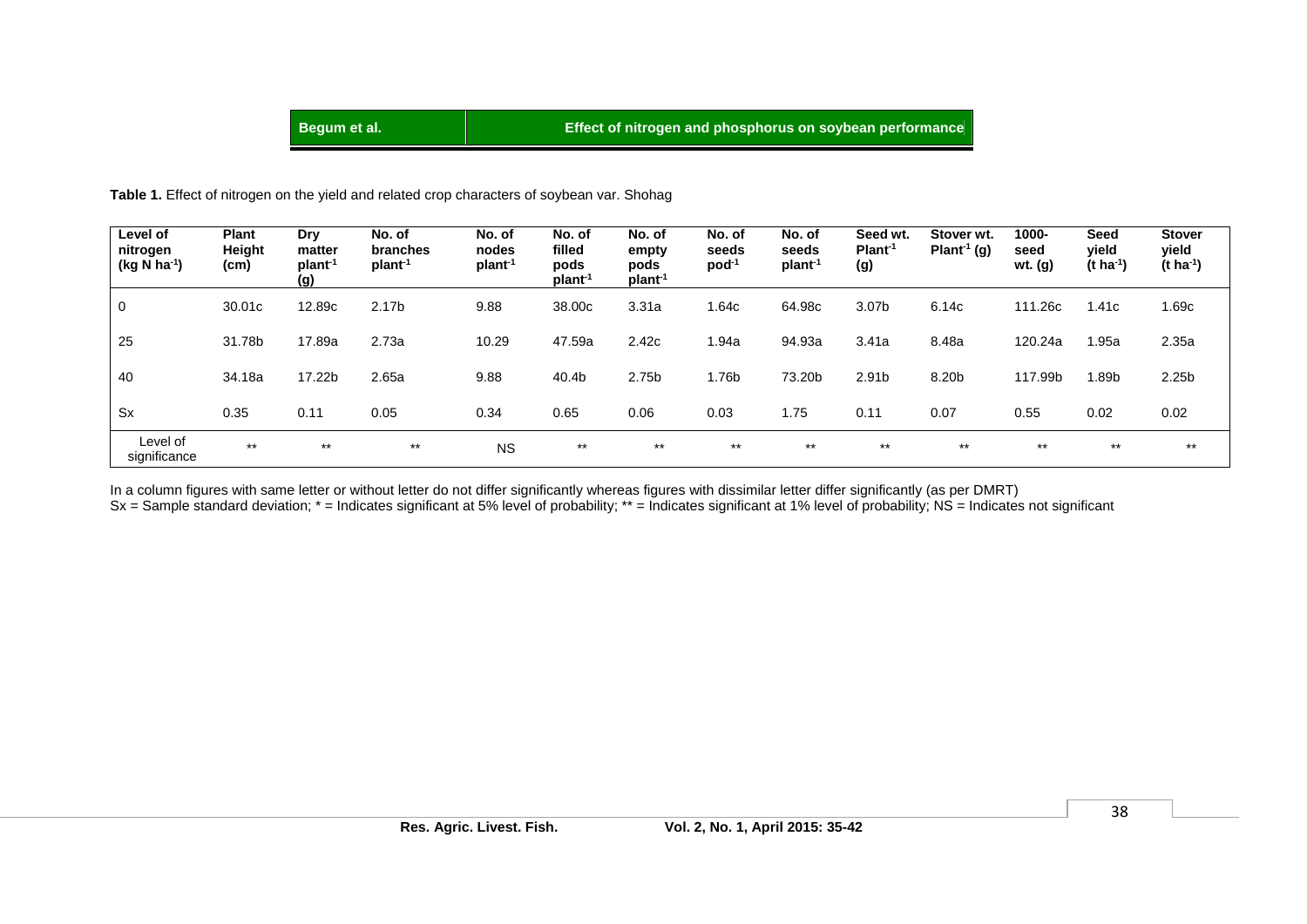**Table 2.** Effect of phosphorus on the yield and related crop characters of soybean var. Shohag

| Level of<br>nitrogen<br>$(kg P ha-1)$ | <b>Plant</b><br>Height<br>(cm) | Dry<br>matter<br>plan <sup>1</sup> (g) | No. of<br>branches<br>plant <sup>-1</sup> | No. of<br>nodes<br>plant <sup>-1</sup> | No. of<br>filled pods<br>plant <sup>-1</sup> | No. of<br>empty<br>pods plant <sup>-1</sup> | No. of<br>seeds<br>$pod-1$ | No. of<br>seeds<br>plant <sup>-1</sup> | Seed wt.<br>Plant <sup>1</sup><br>(g) | Stover wt.<br>Plant <sup>-1</sup> (g) | 1000-<br>seed<br>wt. (g) | <b>Seed</b><br>yield<br>(t ha <sup>-1</sup> ) | <b>Stover</b><br>yield<br>(t ha <sup>-1</sup> ) |
|---------------------------------------|--------------------------------|----------------------------------------|-------------------------------------------|----------------------------------------|----------------------------------------------|---------------------------------------------|----------------------------|----------------------------------------|---------------------------------------|---------------------------------------|--------------------------|-----------------------------------------------|-------------------------------------------------|
| $\mathbf 0$                           | 30.95b                         | 12.12d                                 | l.85d                                     | 9.58                                   | 29.77d                                       | 3.98a                                       | 1.27c                      | 38.07d                                 | 3.03 <sub>b</sub>                     | 5.67d                                 | 109.15d                  | l.30d                                         | 1.61d                                           |
| 18                                    | 31.3b                          | 16.17c                                 | 2.09c                                     | 10.00                                  | 38.98c                                       | 2.67b                                       | 1.87b                      | 73.31c                                 | 3.13ab                                | 7.71c                                 | 115.06c                  | 1.77c                                         | 2.11c                                           |
| 36                                    | 31.46b                         | 16.83b                                 | 2.75b                                     | 10.19                                  | 44.74b                                       | 2.50 <sub>b</sub>                           | 1.91b                      | 85.95b                                 | 2.86b                                 | 7.99b                                 | 119.58b                  | 1.84b                                         | 2.21 <sub>b</sub>                               |
| 54                                    | 34.26a                         | 18.89a                                 | 3.37a                                     | 10.31                                  | 54.49a                                       | 2.16c                                       | 2.07a                      | 113.48a                                | 3.49a                                 | 9.07a                                 | 122.2a                   | 2.09a                                         | 2.46a                                           |
| <b>Sx</b>                             | 0.4                            | 0.13                                   | 0.06                                      | 0.39                                   | 0.75                                         | 0.07                                        | 0.03                       | 2.02                                   | 0.12                                  | 0.09                                  | 0.63                     | 0.02                                          | 0.02                                            |
| Level of<br>significance              | $***$                          | $***$                                  | $***$                                     | <b>NS</b>                              | $***$                                        | $***$                                       | $***$                      | $***$                                  | $***$                                 | $***$                                 | $***$                    | $***$                                         | $***$                                           |

In a column figures with same letter or without letter do not differ significantly whereas figures with dissimilar letter differ significantly (as per DMRT) Sx = Sample standard deviation; \* = Indicates Significant at 5% level of probability; \*\* = Indicates Significant at 1% level of probability; NS = Indicates Not significant.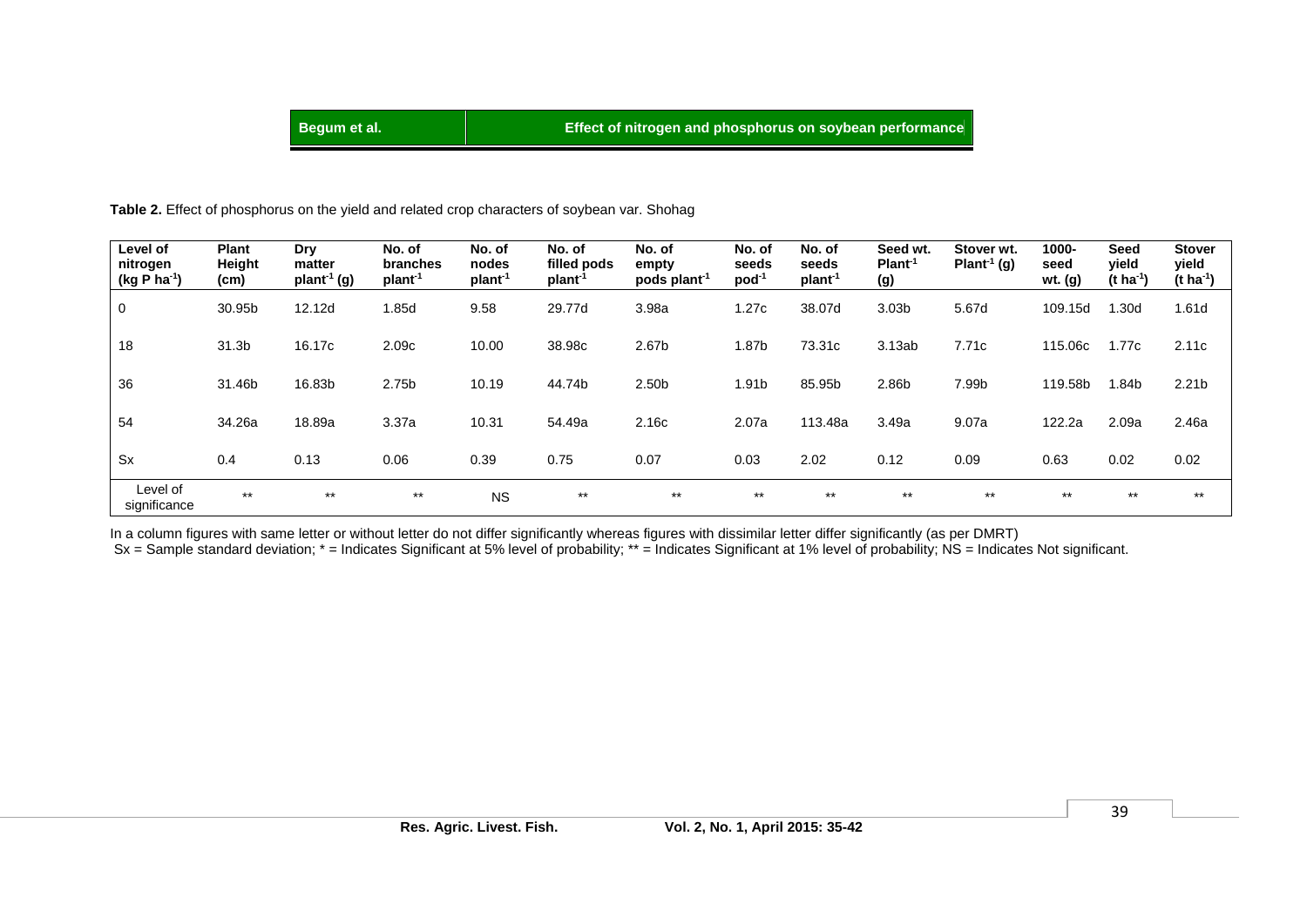## **Begum et al. Begum et al. Effect of nitrogen and phosphorus on soybean performance**

 **Table 3.** Interaction effect of nitrogen and phosphorus on the yield and related crop characters of soybean var. Shohag

| Level of nitrogen<br>and phophorus<br><b>N</b> x P<br>$(kg$ ha <sup>-1</sup> ) | <b>Plant</b><br>Height<br>(cm) | <b>Dry</b><br>matter<br>plant <sup>-1</sup><br>(g) | No. of<br>branches<br>plant <sup>-1</sup> | No. of<br>nodes<br>plant <sup>-1</sup> | No. of<br>filled<br>pods<br>plant <sup>-1</sup> | No. of<br>empty<br>pods<br>plan <sup>1</sup> | No. of<br>seeds<br>$pod^{-1}$ | No. of<br>seeds<br>plant <sup>-1</sup> | Seed wt.<br>Plant <sup>1</sup> (g) | <b>Stover</b><br>wt.<br>Plant <sup>1</sup><br>(g) | 1000-<br>seed<br>wt. (g) | <b>Seed</b><br>vield<br>(t ha <sup>-1</sup> ) | <b>Stover</b><br>vield<br>$(t \, ha^{-1})$ |
|--------------------------------------------------------------------------------|--------------------------------|----------------------------------------------------|-------------------------------------------|----------------------------------------|-------------------------------------------------|----------------------------------------------|-------------------------------|----------------------------------------|------------------------------------|---------------------------------------------------|--------------------------|-----------------------------------------------|--------------------------------------------|
| $0 \times 0$                                                                   | 31.73de                        | 9.82j                                              | 1.63fg                                    | 9.27                                   | 23.5h                                           | 4.08a                                        | 1.25                          | 29.36i                                 | 3.56abc                            | 4.69h                                             | 105.13e                  | 1.08i                                         | 1.28h                                      |
| $0 \times 18$                                                                  | 29.02fg                        | 11.79h                                             | 1.43g                                     | 10.00                                  | 36.48ef                                         | 3.24b                                        | 1.63                          | 59.62g                                 | 2.49ef                             | 5.77f                                             | 111.23d                  | 1.33g                                         | 1.50g                                      |
| $0 \times 36$                                                                  | 27.77g                         | 13.28g                                             | 2.73 <sub>bc</sub>                        | 9.87                                   | 39.86de                                         | 3.12bc                                       | 1.78                          | 70.94ef                                | 2.64def                            | 6.18f                                             | 114.47d                  | 1.42f                                         | 1.77f                                      |
| $0 \times 54$                                                                  | 31.53de                        | 16.69e                                             | 2.87b                                     | 10.40                                  | 52.14b                                          | 2.78cd                                       | 1.92                          | 100.01c                                | 3.60abc                            | 7.94d                                             | 114.20d                  | 1.83d                                         | 2.19d                                      |
| 25 x 0                                                                         | 31.22def                       | 15.48f                                             | 2.03e                                     | 9.20                                   | 35.41f                                          | 3.85a                                        | 1.41                          | 50.11h                                 | 2.30f                              | 5.12g                                             | 107.60e                  | 1.66e                                         | 2.07e                                      |
| 25 x 18                                                                        | 33.15cd                        | 16.69e                                             | 2.48cd                                    | 10.07                                  | 44.33c                                          | 2.20ef                                       | 1.98                          | 87.98d                                 | $3.15b-e$                          | 9.49b                                             | 114.27d                  | 1.81d                                         | 2.21 <sub>d</sub>                          |
| 25 x 36                                                                        | 35.48ab                        | 17.55d                                             | 2.70bc                                    | 10.83                                  | 52.34b                                          | 2.00f                                        | 2.05                          | 107.15b                                | $3.20a-e$                          | 9.30b                                             | 122.10bc                 | 1.95c                                         | 2.26d                                      |
| 25 x 54                                                                        | 36.88a                         | 20.81a                                             | 3.71a                                     | 11.07                                  | 58.28a                                          | 1.63g                                        | 2.31                          | 134.48a                                | 3.89a                              | 10.01a                                            | 127.98a                  | 2.30a                                         | 2.63a                                      |
| $40 \times 0$                                                                  | 30.95def                       | 11.07i                                             | 1.88ef                                    | 10.27                                  | 30.41g                                          | 4.01a                                        | 1.14                          | 34.75hi                                | $3.23a-d$                          | 7.20e                                             | 114.73d                  | 1.18h                                         | 1.49g                                      |
| 40 x 18                                                                        | 30.68ef                        | 20.02b                                             | 2.34d                                     | 9.93                                   | 36.14ef                                         | 2.56de                                       | 2.00                          | 72.34e                                 | 3.77ab                             | 7.86d                                             | 119.67c                  | 2.13 <sub>b</sub>                             | 2.48c                                      |
| 40 x 36                                                                        | 31.13def                       | 19.66bc                                            | 2.83 <sub>b</sub>                         | 9.87                                   | 42.01cd                                         | 2.37ef                                       | 1.9 <sub>b</sub>              | 79.76de                                | 2.75def                            | 8.49 <sub>c</sub>                                 | 122.16bc                 | 2.14b                                         | 2.59b                                      |
| 40 x 54                                                                        | 34.36bc                        | 19.18c                                             | 3.55a                                     | 9.47                                   | 53.05b                                          | 2.07f                                        | 2.00                          | 105.94bc                               | 2.98c-f                            | 9.26b                                             | 124.41b                  | 2.18a                                         | 2.70a                                      |
| Sx                                                                             | 0.69                           | 0.22                                               | 0.10                                      | 0.68                                   | 1.3                                             | 0.12                                         | 0.06                          | 3.49                                   | 0.22                               | 0.15                                              | 1.09                     | 0.03                                          | 0.03                                       |
| Level of<br>significance                                                       | $***$                          | $***$                                              | $***$                                     | <b>NS</b>                              | $***$                                           | $***$                                        | <b>NS</b>                     | $\star$                                | $***$                              | $\star$                                           | $***$                    | $***$                                         | $***$                                      |

In a column figures with same letter or without letter do not differ significantly whereas figures with dissimilar letter differ significantly (as per DMRT)

Sx = Sample standard deviation; \* = Indicates significant at 5% level of probability; \*\* = Indicates significant at 1% level of probability; NS = Indicates not significant.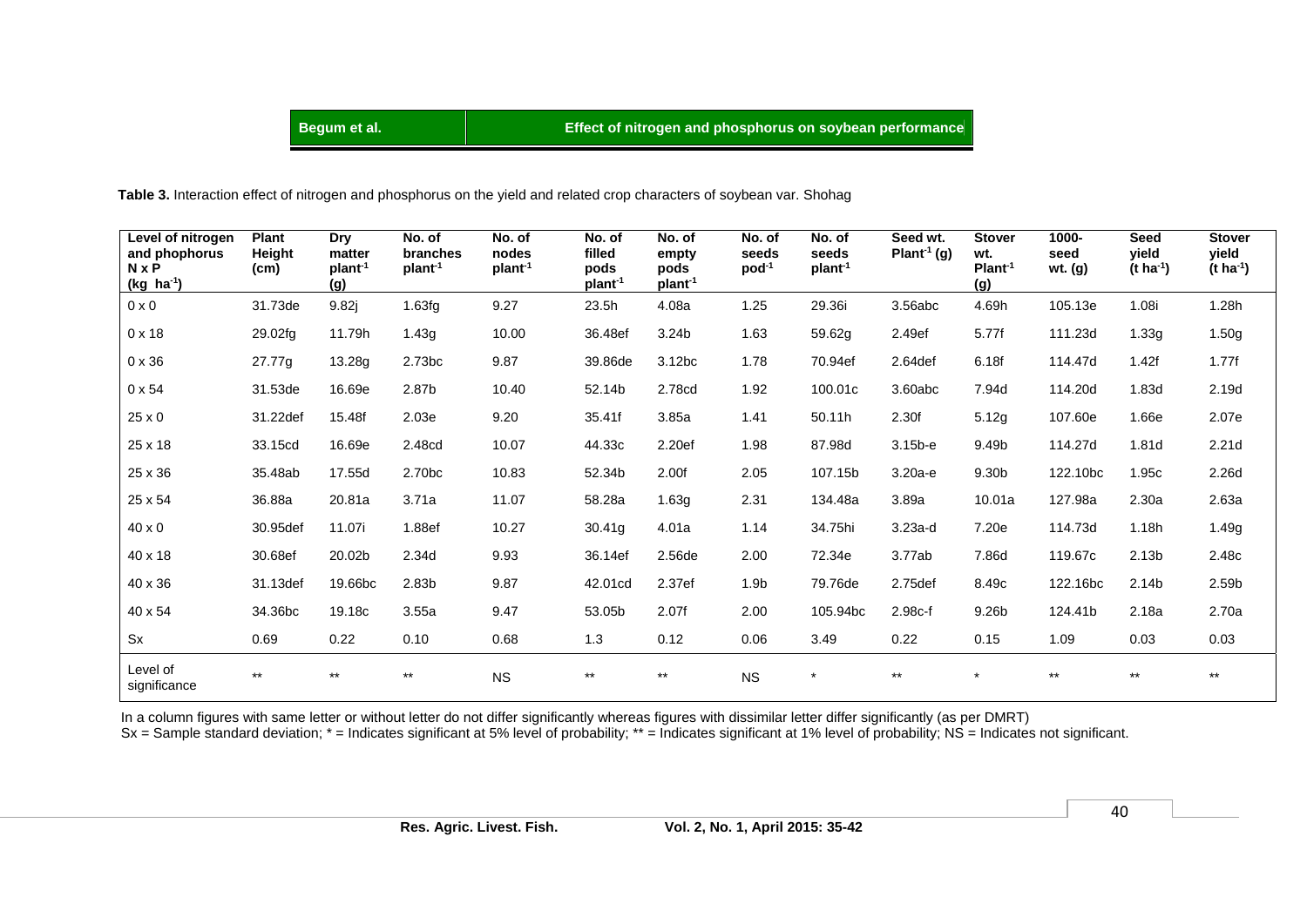#### **Effect of interaction of nitrogen and phosphorus**

 The interaction effect of nitrogen and phosphorus on plant height has been shown in table 3. It is evident from the results that there was no regular trend in plant height due to interaction of N and P. The highest plant height (36.88 cm) was obtained from the highest level of N and P. Whereas, the lowest plant height (27.77 cm) was obtained from the combination of 0 kg N with 36 kg P ha<sup>-1</sup>. The highest dry weight of plant (20.81 g) was obtained from the highest level of nitrogen and phosphorus (25 kg N with 54 kg P ha<sup>-1</sup>). Whereas the lowest dry weight of plant (9.82 g) was obtained from the combination of 0 kg N with 0 kg P ha<sup>-1</sup>. It is evident from the results that there was no regular trend in number of branches plant<sup>1</sup> and number of filled pods plant<sup>-1</sup>due to interaction of N and P. There is a tendency of producing less number of empty pods plant<sup>-1</sup> due to the effect of interaction of highest levels of phosphorus irrespective of nitrogen. The highest empty pods plant<sup>-1</sup> (4.08) was recorded from the 0 kg N with 0 kg P ha<sup>-1</sup> which was statistically significant with the 25 kg N with 0 kg P ha<sup>-1</sup> and 40 kg N with 0 kg P ha<sup>-1</sup>. The lowest number of empty pods plant<sup>-1</sup> (1.63) was obtained from 25 kg N with 54 kg P ha<sup>-1</sup>. The number of seeds pod<sup>-1</sup> due to interaction effect of nitrogen and phosphorus was statistically insignificant. The maximum (134.48) seeds plant<sup>-1</sup> was observed in 25 kg N with 54 kg P ha<sup>-1</sup> and the minimum (29.36) was observed from 25 kg N with 54 kg P ha<sup>1</sup>. Almost similar trend in the effect of interaction of N and P was observed on weight of seeds plant<sup>-1</sup> as it was exhibited on plant height, number of filled pods plant<sup>-1</sup>, number of seeds plant<sup>-1</sup>. Here also the highest weight of seeds plant<sup>-1</sup>(3.89g), weight of stover plant<sup>-1</sup> (10.01 g) was obtained from 25 kg N with 54 kg P ha<sup>-1</sup> and lowest (4.69 g) from the 0 kg N with 0 kg P ha<sup>-1</sup>. The effect of interaction of nitrogen and phosphorus on 1000-seed weight was statistically significant. Almost the similar trend in the effect of interaction of N and P was observed on seed yield as it was exhibited on dry weight of plant, number of filled pods plant<sup>-1</sup>, number of seeds plant<sup>-1</sup>, and weight of seeds plant<sup>-1</sup> and the weight of stover plant<sup>-1</sup>. The treatment combination of 25 kg N with 54 kg P ha<sup>-1</sup> produced the highest seed yield (2.30 t ha<sup>-1</sup>), which was similar with 40 kg N with 54 kg P ha<sup>-1</sup> and significantly highest than those of other treatments. On the other hand 0 kg N with 0 kg P ha<sup>-1</sup> produced the lowest (1.08 t ha<sup>-1</sup>) seed yield. Stover yield varied significantly due to interaction of nitrogen and phosphorus. The results indicated that higher stover yield in soybean could be obtained by 40 kg N with 54 kg P ha<sup>-1</sup>.

### **CONCLUSION**

The results, therefore, indicated that nitrogen and phosphorus had significant effect on yield performance of soybean including other yield contributing parameters as well as suggested that the combined application of nitrogen and phosphorus  $@$  25 kg N with 54 kg P ha<sup>-1</sup> might produce the best seed yield in soybean var. Shohag.

## **REFERENCES**

- 1. BARI (Bangladesh Agricultural Research Institute) 2005. Handbook on Agro-technology. 2<sup>nd</sup> Edition, BARI, Gazipur. p. 155.
- 2. FAO (Food and Agriculture Organization). 2008. FAO Yearbook Production. Food and Agricultural Organization of the United Nations Rome. 57: 115.
- 3. Gomez, KA and AA Gomez 1984. Statistical Procedure for Agricultural Research. 2<sup>nd</sup> edition, International Rice Research Institute. John Wiley and Sons, Inc, Singapore. pp. 139-240.
- 4. Islam MK, MAA Mondal, MA Mannaf, MAA Mondal, MAH Talukder and MM Karim, 2004. Effects of variety, inoculum and phosphorus on the performance of soybean. Agricultural Research Station, Debigonj, Panchagar, Bangladesh. Pakistan Journal of Biological Science, 7: 2072-2077.
- 5. Leelavathi GSNS, GV Subbaiah and RN Pillai, 1991. Effect of different levels of nitrogen on the yield of mungbean (Vigna rakiata L. Wilczek). Andhra Agriculture Journal, 38: 93-94.
- 6. Mandal MR and MA Wahhab, 2001. Production Technology of Oil crops. Oilseed Research Centre, Bangladesh Agricultural Research Institute, Joydevpur, Gazipur. pp. 1-10.
- 7. Rahman L, 1982. Cultivation of Soybean and Its Uses. City press. Dhaka. pp. 5-7.